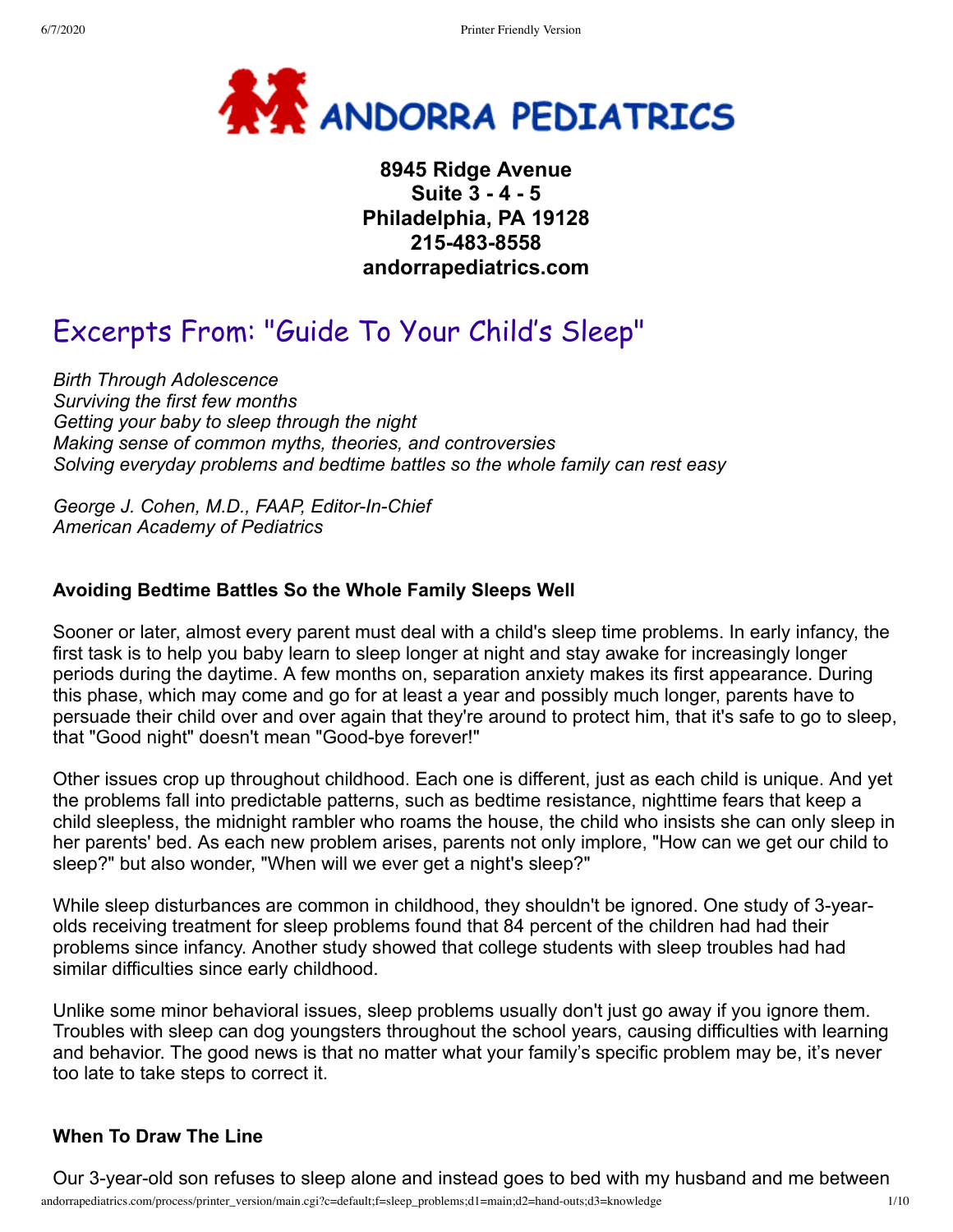9:30 and 10:00 most nights. Our 6 year-old daughter has no problem going to her own bed on time at 8:00 PM., but in the middle of the night she also squeezes in with the rest of us.

Sleeping on his own is not my son's only problem, or rather, my problem. He refuses to fall asleep; keeps telling me he wants to play; wants me to get up and watch a video or TV with him; and often yells--until our ears are ringing--that he does not want lights out. This is hard because I need to get up at 5:00 AM to be at work by 7:00. My son also refuses to take scheduled naps; he only naps when his eyes literally close. If his sitter tries to put him to bed during the day, he screams that he doesn't want to nap--he wants to play.

#### **How can we help our children not be afraid of sleeping on their own?**

Children are happiest when they know who's in charge and what their limits are. Your son, at 3, is far too young to know what's best for himself or the family; however, because he's unsure of how far he can go, he constantly tests the boundaries. It's time to lay down some rules and enforce them.

You and your husband must agree on a plan and keep to it. In doing so, you will not only help your children to sleep better, but you will also teach them to consider other people's needs and feelings. Unless you do this, your son may have a difficult time getting on with playmates, adjusting to school, and eventually, dealing with life in the wide world.

First, tell your children that from now on, everybody sleeps in his or her own bed. This will let all the family get the sleep you need to work and have fun in the daytime. When your children get up at night, stay calm and lead them back to their own beds. Remember, your son will welcome even negative attention as a reward, so don't get upset, silently count to 10 if it helps, and keep your interaction with him on a low and unemotional level.

Second, set up new rules for TV/video watching and computer games, allowing a maximum of 1 to 2 hours a day, and in the daytime only. Select the programs your children watch, filter out violent shows and games, and choose materials suitable for your children's age group. Move the set to an inconvenient location-the basement or garage if necessary to enforce the new policy.

Third, when your son wants to play at night, tell him it's not playtime, it's sleeptime. Let him have a book and one or two soft toys to play with quietly in his bed. Leave a night-light in his room and try the "in bed-door open, out of bed-door closed" method to keep him in his room. However, before you go to bed, shut the doors to all sleeping rooms. The American Academy of Pediatrics recommends that doors to sleeping rooms be kept shut at night as a fire safety measure. Make sure that your child's room is "childproof"-free of breakable or hazardous objects.

In making these changes, you may endure several nights of noise and disruption, but if you are calm and consistent, your children will accept the new rules and your whole family will enjoy better sleep and a more pleasant and restful atmosphere.

Finally, don't be afraid to set limits; your children are asking for them.

#### **Your Baby Cries At Night**

During the first several months, the best way to manage crying is to respond promptly whenever your infant cries. It's impossible to spoil a young baby by giving her attention; if you answer her cries for help, she'll cry less overall.

When attending to your crying baby, try to address her most urgent problem first. For example, if she's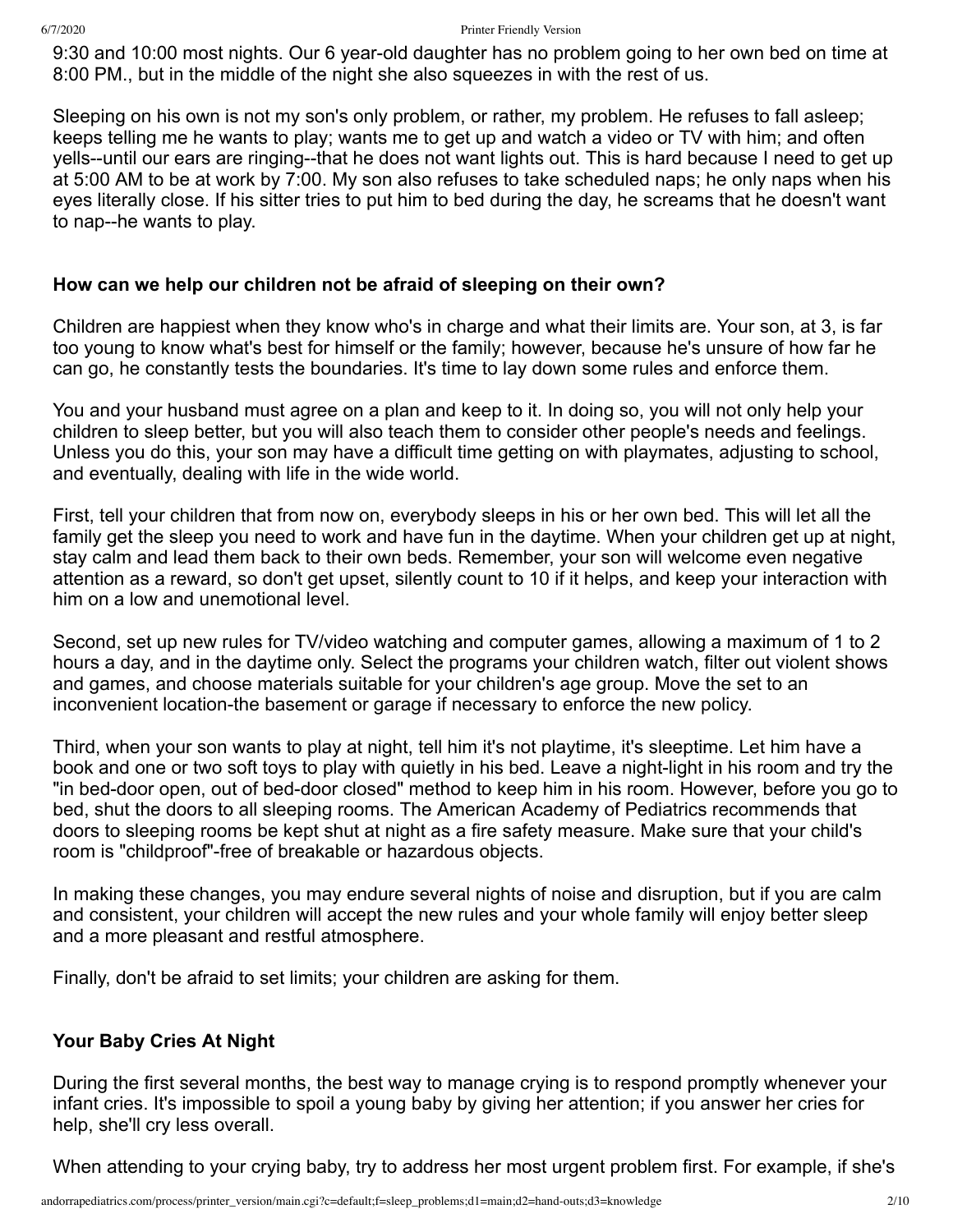cold and hungry and has a wet diaper, wrap her to warm her up, change her diaper, then feed her. If her crying has a desperate quality, suggesting she's in pain, quickly check for an open diaper pin or a strand of hair wound around a finger or toe. When your baby is calm again but still awake, put her back in her crib, say your good nights, and leave the room.

If she cries again after you leave, give her a few minutes to settle on her own. Many babies go to sleep more quickly if left for a while. If the crying keeps up, repeat your visits at increasingly longer intervals, but no longer than 10 minutes at a time. Keep the room dim, speak quietly and no more than you have to, and avoid picking your baby up.

#### **Swaddling Can Help An Infant Sleep**

My 6-week-old infant thrashes about and cries out when he sleeps. He continually hits himself in the face and wakes up. Is this behavior normal? How do I help him to sleep better?

Many infants move about and whimper in their sleep. They sometimes wake themselves because they cannot yet control the movements of their hands and arms.

One way to help your baby, until he has better motor control, is by swaddling; that is, wrap him from the shoulders down in a sheet or a lightweight receiving blanket. Some babies sleep well if they are swaddled firmly; others seem to prefer a lighter wrap that lets them keep their arms partly free. An infant may also sleep better if, in addition to being swaddled, he is placed on his back with his head and body braced against the end and side of the crib and cushioned by the bumper.

#### **The Solid Food Myth**

My baby is almost 3 months old, and still wakes up hungry at least once or twice during the night. My mother insists that I could solve the problem by giving him some cereal in the evening. However, my pediatrician says wait another couple of months before starting solid foods. Who's right?

Follow your pediatrician's advice. Your mother's generation tended to introduce solid foods earlier than pediatricians now recommend. Even so, there's no relationship between starting solid foods and sleeping through the night. Many babies start sleeping through the night before starting solid foods, while others still want a nighttime feeding even though they are eating solid foods during the day.

### **Learning New Sleep Associations**

My son, now 3 months, had reflux when he was born, so he had to be held upright for 10 to 15 minutes after feedings. He would always fall asleep during this time. Even though he no longer has reflux, he has gotten used to being held and now wakes up several times during the night just to be held. After I have held him for 10 minutes he falls back asleep, but wakes up every 1 to 2 hours to be held again. How do l break him of this habit?

While you held your baby to prevent his stomach contents from flowing back into his esophagus, he enjoyed the sensation of being cuddled or rocked to sleep. Now your challenge is to help him learn new positive sleep associations. Cuddle and quietly play with your baby during your bedtime routine, then put him in his crib sleepy but still awake. Place a small, soft toy in his crib where he can see it as he falls asleep and wake up to it in the morning. Eventually he may adopt it as his "lovey" or transitional object-a further aid to relaxation and sleep. Leave the room and return at increasingly longer intervals to pat your baby gently and reassure him with your voice, but don't pick him up. Manage further wakings during the night in a similar way: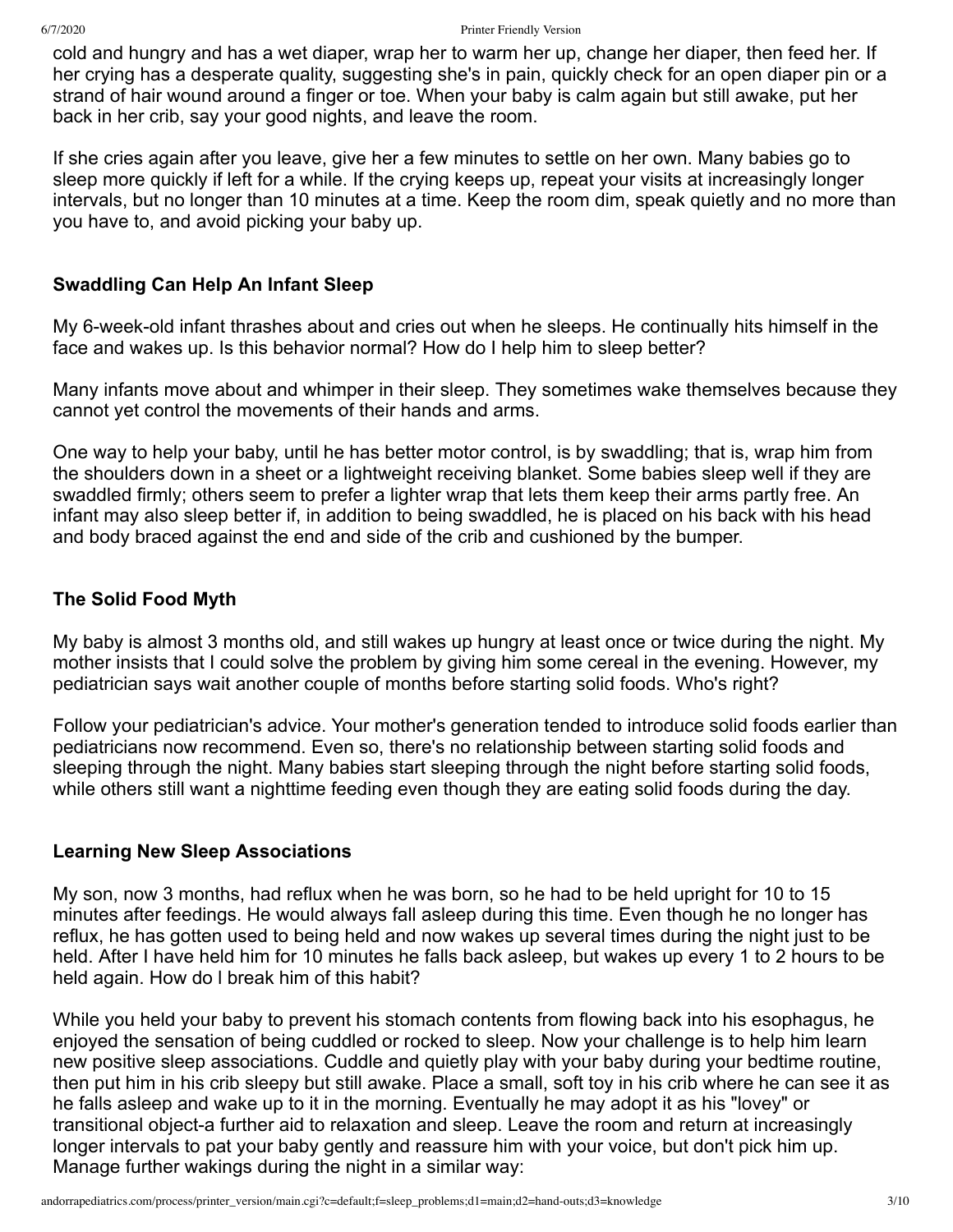Go to your baby's room, leave the lights off (except a night-light), pat your baby and speak softly to him, but don't pick him up. Leave the room when he is drowsy but still awake.

### **How Long Should Babies Sleep On Their Backs**

Now that my 5-month-old baby is rolling over by himself, is it safe to let him sleep on his tummy? If not, what is the best way to keep him on his back?

The American Academy of Pediatrics recommends that parents place healthy infants on their backs to sleep, to reduce the risk of sudden infant death syndrome (SIDS). The number of cases of SIDS has been cut in half since babies have been placed on their backs, instead of their stomachs, for sleeping.

We don't know exactly how long babies should sleep on their backs; however, once a baby can roll over (this generally happens between 4 and 7 months), he's usually past the highest-risk time for SIDS. There's probably no need to roll him onto his back or prevent him from changing position.

### **Night Waking In A Good Sleeper**

My 6-month-old baby used to sleep all night but suddenly, without any reason, is waking in the middle of the night. He is not teething, hasn't been sick, and is growing and developing well. What could be the cause?

Waking phases come and go, often without any explanation, in the first few years. As long as your baby is healthy, well fed, and comfortable (bedroom not too warm or cold, diaper not soaked and clammy), this may be just a stage in his development.

It is also likely that your baby is experiencing the onset of separation anxiety, a normal developmental stage in which the child fears the loss of his primary caregiver and becomes wary of unfamiliar faces. During this period, infants and toddlers often wake once or many times in the night and may even call for one parent in preference to the other.

When your baby cries, give him a few minutes to settle down on his own. If the crying continues, keep the lights dim as you check to make sure everything is all right, pat your baby and reassure him but avoid picking him up, and leave his room again as soon as he is calm but still awake. During the daytime, play lots of variations on "peek a boo" to help your baby develop confidence and anticipate your return.

#### **Give Sleep A Chance**

My daughter, who is 7 months, seems to have a problem with falling asleep by herself or staying in her crib at night. She doesn't have a problem with naps during the day. I have tried various ways except for "letting her cry"; I don't feel comfortable with that idea. She falls asleep in less than a minute when her head touches our mattress, so she sleeps in the family bed at night. Now, after 7 months of sharing, I'm not getting enough sleep, my back hurts, and my husband has moved to the couch. How do I get her to sleep in her crib?

The answer is not to let her cry, but rather, to let her fall asleep. Your baby falls asleep without difficulty when you leave her in her crib for daytime naps. However, she can't do so at night because she is always moved to the family bed before she's asleep. Thus, she's learned that the family bed is where she sleeps at night and has become used to going to sleep on your mattress.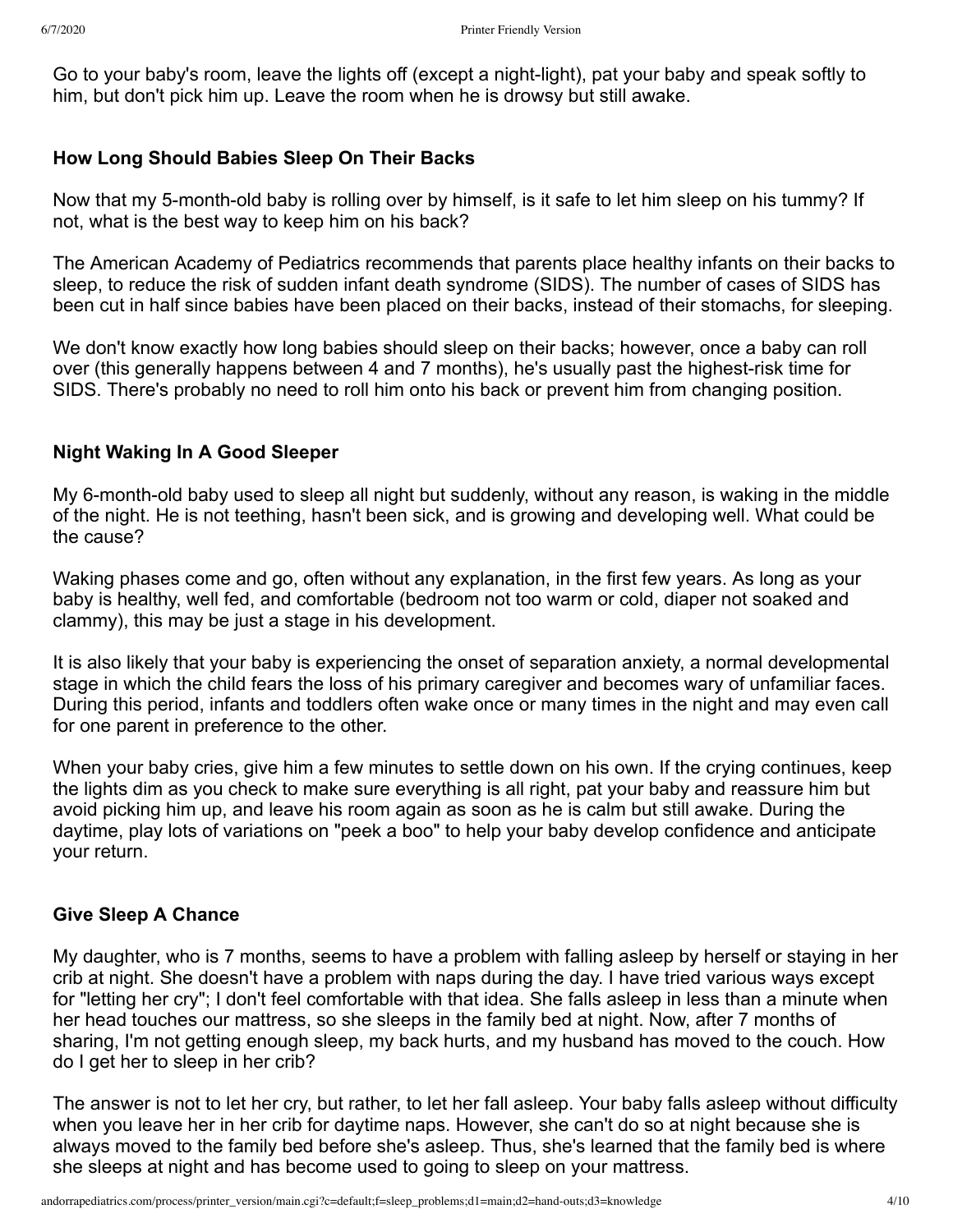Help your baby learn some new sleep associations. Put her in her crib sleepy but still awake. Leave a night-light on or leave the door ajar so light shines in from the hallway; she may feel uneasy when her room is totally dark. After saying your good nights, leave the room and give your baby time to settle. If she continues to cry, return at increasingly longer intervals (between 5 and 10 minutes) to pat or rub her and quietly soothe her with your voice, but don't pick her up.

Be consistent, to make the learning process easier on your baby. If you pick her up, she will expect to be carried to the family bed. When her rhythm is disturbed in this way she is likely to become wide awake, and then have to start falling asleep all over again.

#### **Night-Time Waking**

Our 15-month-old is having terrible sleeping problems. He goes to bed around 9:00 PM, wakes up at 1:00 AM, and is wide awake until 4:00 AM. Then he sleeps until 8:00 and stays up until his 1-hour afternoon nap. How do we break this pattern?

As long as you provide entertainment at night, your child will wake up for it. If the TV/VCR is in his room, move it out. Keep the bedroom dark, with only a night-light to orient your child. When he wakes up, comfort him but don't turn on the light, and speak no more than you have to. Tell him it's time to sleep and all the Sesame Street people are asleep, too. Make sure he has a cuddly toy-perhaps a Sesame Street character-or another transitional object to comfort himself with as he falls asleep.

It may take some time for your toddler to learn a new sleep habit, but if you are consistent, he will sleep through the night and perhaps nap longer during the daytime in order to get the necessary sleep that children require at his age.

The American Academy of Pediatrics recommends that youngsters watch TV and videos (and when older, play computer games) for no more than 1 to 2 hours a day. The Academy recommends no TV or video watching at all for children under age 2.

For children who do watch TV and videos, there should be no viewing in the hour or so before bed, to help them sleep. It's not only scary programs that promote wakefulness; the lights, images, and sounds also stimulate the nervous system and can keep youngsters awake.

### **How To Deal With A Different Point Of View**

Friends encourage my partner and me to allow our baby to sleep with us in a family bed. They warn us that our failure to "nighttime parent" will cause our child to be insecure and that our approach-having our child sleep in a crib and letting him cry for a while as long as he's not uncomfortable-is inhumane. This method has worked for us; our child sleeps well. Of course, if he awakens during the night and cries persistently, we go in at once to see if anything's wrong. However, I now feel guilty about doing something that others consider to be child abuse. Could a method that works so well be wrong in the long run because, as our friends claim, it promotes psychological damage?

Time and again in this book, we emphasize that there are few cut-and-dried solutions to children's sleep problems. The best solution is the one that works for your family.

It sounds as if you have found such a solution: Your child sleeps well and receives as much nighttime parenting as he needs. There is no evidence that the approach you have adopted leads to psychological problems. Thank your friends for their suggestions, chalk them up to differences of opinion, and let it go at that.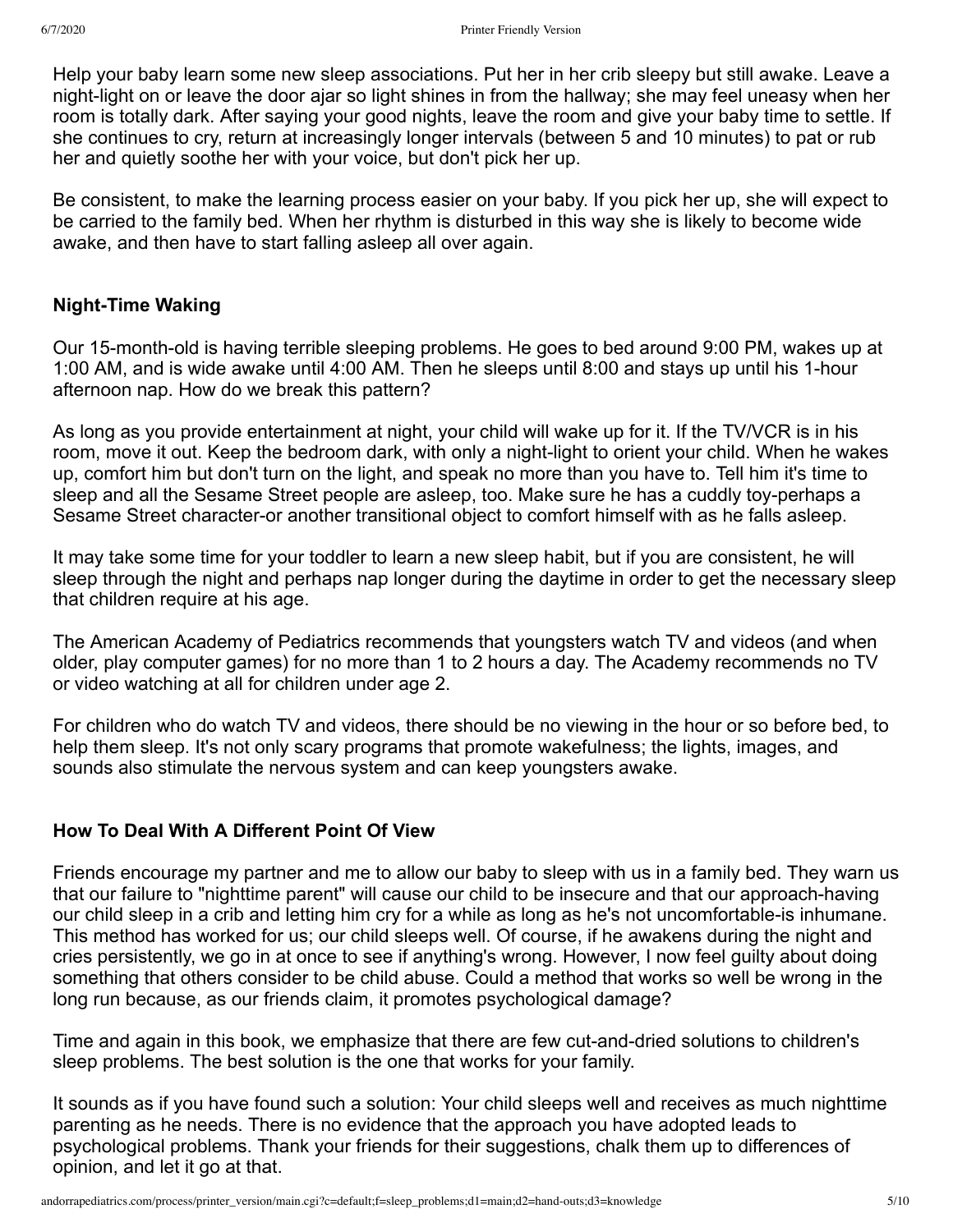## **Gagging And Throwing Up: Proven Scare Tactics**

My son, age 2½, has always gone to sleep with either Mom or Dad lying beside him. Now we're trying to break the habit and get him to go to bed by himself. The problem is, he cries to the point of gagging and almost throws up. Help!

We don't recommend that you leave your toddler to cry until he's too worked up to sleep. However, gagging and throwing up are not harmful in themselves, and some toddlers deliberately gag and make vomiting sounds because they know it's a shortcut to parental attention. A few episodes of minor gagging and throwing up may be an inconvenience you have to put up with to help your child reach the important goal of settling by himself. To make clean-ups quick and easy, put two sheets on the mattress, so you can whisk the soiled one away without having to remake the bed.

Keep this necessary transition period less upsetting for your child by following a regular bedtime routine. Try the "odd job" method of gradual withdrawal or sit quietly either in your child's room or in a chair just outside the door, where he can still see you as he becomes sleepy. You may have to follow the same procedure several nights in a row, perhaps moving your chair farther from your child's bed and closer to the door until the new habit becomes an established one.

#### **Parents With Opposite Points Of View: Which One Is Right?**

My 2½ -year-old daughter often wakes and cries in the night. After we have calmed her, she stays quiet for a few minutes but then starts crying for us again. My wife wants to let her cry herself back to sleep, but l feel I must go back and calm our little girl by gently rubbing her back. When she cries, I can't sleep, but my wife says I am setting our daughter up for a lifetime of sleep problems. Should we let her cry or is it all right to go back for a few minutes?

What's important is that you and your wife agree on an approach and join forces to put it into practice. Even if you are not setting your daughter up for a lifetime of sleep troubles, you may unintentionally be giving her the message that "divide and conquer" is a sure path to power. In other words, if Mommy says, "No," go ask Daddy.

Once your toddler is calm and drowsy again, pat her a couple of times and leave the room. When you keep going back as soon as you hear a whimper, you reinforce her crying, instead of helping her comfort

herself and fall asleep.

Perhaps this is a point where the more objective parent needs to take charge. If you find the crying intolerable, invest in a pair of earplugs and let your wife attend to your daughter's subsequent wakings during the night.

### **If At First You Don't Succeed... Don't Give Up**

We have a 3-year-old son and not one night goes by without his waking up and coming into our room to sleep. I'll bring him back to his room three or four times before I finally give up and lose the battle. Is there any way we can all get a good night's sleep?

Your question suggests that you already know the answer. As you say, you "finally give up and lose the battle," and in doing so you teach your 3-year-old that persistence is the key to success. He knows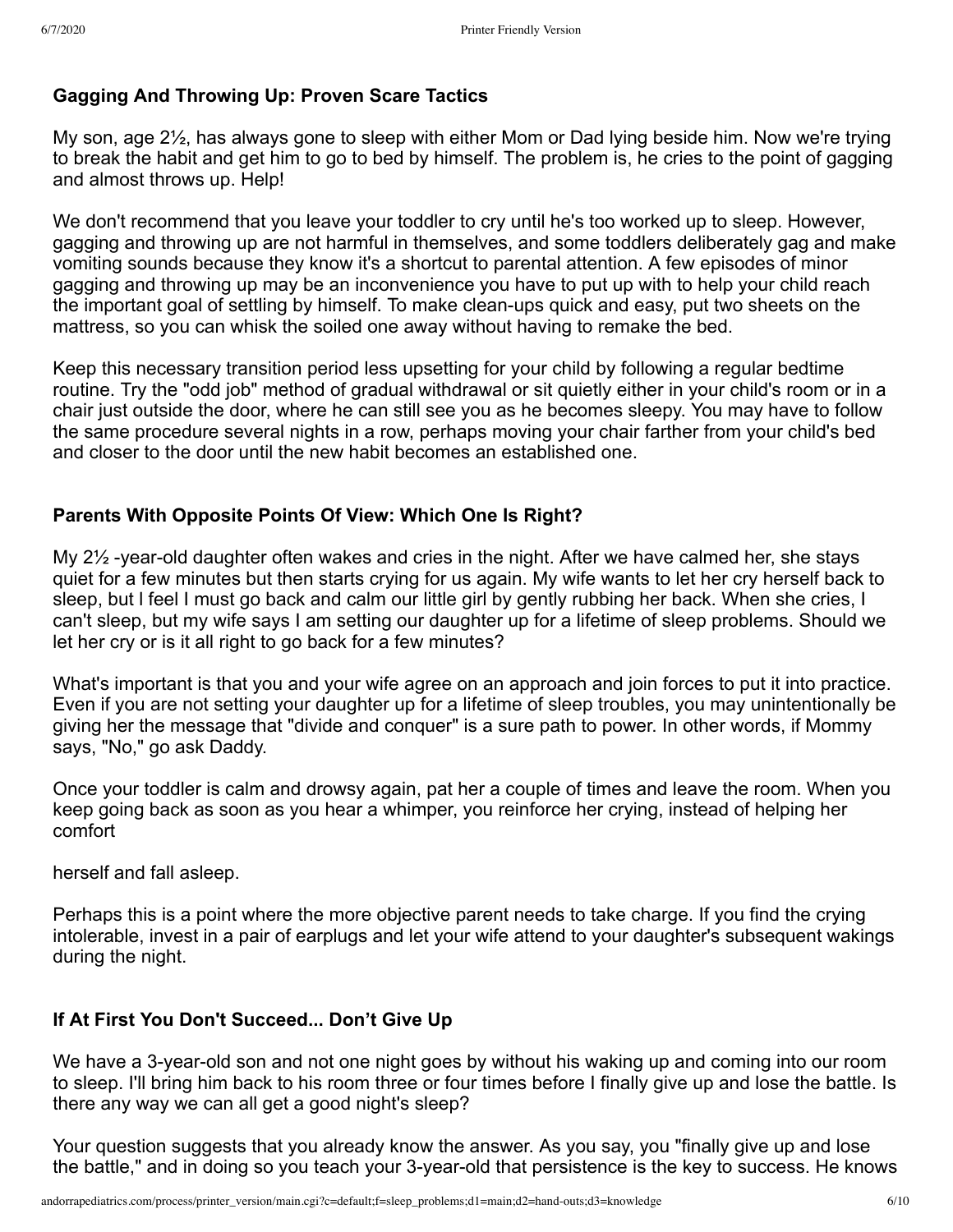that after three or four trial runs, he will eventually get what he wants.

To reprogram the behavior, you will have to demonstrate similar persistence, and return your son to his bed every time he gets out. This may mean a higher level of sleep disturbance for several nights, but your youngster will catch on. If you prefer to head him off before he reaches your bedroom, try hanging a small bell on his door to wake you when he leaves his room. And if he is unusually persistent, you may have to stay awake long enough to train him with the "in bed-door open, out of bed-door closed" approach (see below).

If you use this method, don't forget to shut his bedroom door after he's asleep, as a fire safety measure.

## **"Odd Jobs:" A Way To Foster Independent Sleeping**

My 3-year-old daughter won't go to sleep unless my husband or l stays in the room. She says she's afraid now, but will sleep alone when she gets bigger. When do children grow out of this fearful phase?

Your daughter has no incentive to go to sleep on her own as long as company is available. However, it may be too much to expect her to make a major change in one go. The "odd jobs" approach may be your answer. When you have completed your bedtime routine and settled your daughter in her bed, tell her that Mommy and Daddy have things to do in another room. (Be specific: tell her the kitchen, the laundry, or any room you choose). You will listen out for her and you'll be back in just 5 minutes. If she's upset at this plan, put a clock in her room and show her where the hands will be or what the numbers will say when it's time for you to come back. Leave the room and return in 5 minutes-no more, no less. If she cries or calls for you, answer from outside her room, but don't go back in until the 5 minutes are up.

When you go back, praise her for staying in bed, cuddle her if you like but don't let her get out of bed, then leave again on another errand, for perhaps a little longer. Make this your practice for the next several nights. Find increasingly time-consuming tasks to do in another room, but always go back briefly to your daughter's bedroom at the time you promised, even if you think she's asleep.

She may resist your leaving the first few times. But as she becomes confident that you will return, she will relax, get drowsy, and eventually fall asleep.

### **A Three-Year-Old Who Will Not Sleep In Her Room**

My daughter, who just had her third birthday, will not sleep through the night in her room. She falls asleep in the living room and then we put her into bed. A short time later, she wakes up and wants to go back into the living room. How do we get her to fall asleep in her room?

Your daughter is comfortable in the living room because that is where she's used to falling asleep. She will enjoy sleeping in her bedroom if she learns to fall asleep there.

Establish a consistent bedtime routine (perhaps stories, hairbrushing, putting toys to bed) that takes place entirely in your daughter's room. If there are playthings that she regularly uses in the living room, perhaps they could be moved into the bedroom.

Tuck your daughter into bed when she's awake and relaxed, say your good nights, and leave the room. If she gets out of bed, try the "odd jobs" or "in bed-door open, out of bed-door closed" technique. If she wants to be in the living room to stay up with the adults, explain that it's bedtime, and her bedroom is for bedtime while the living room is for daytime.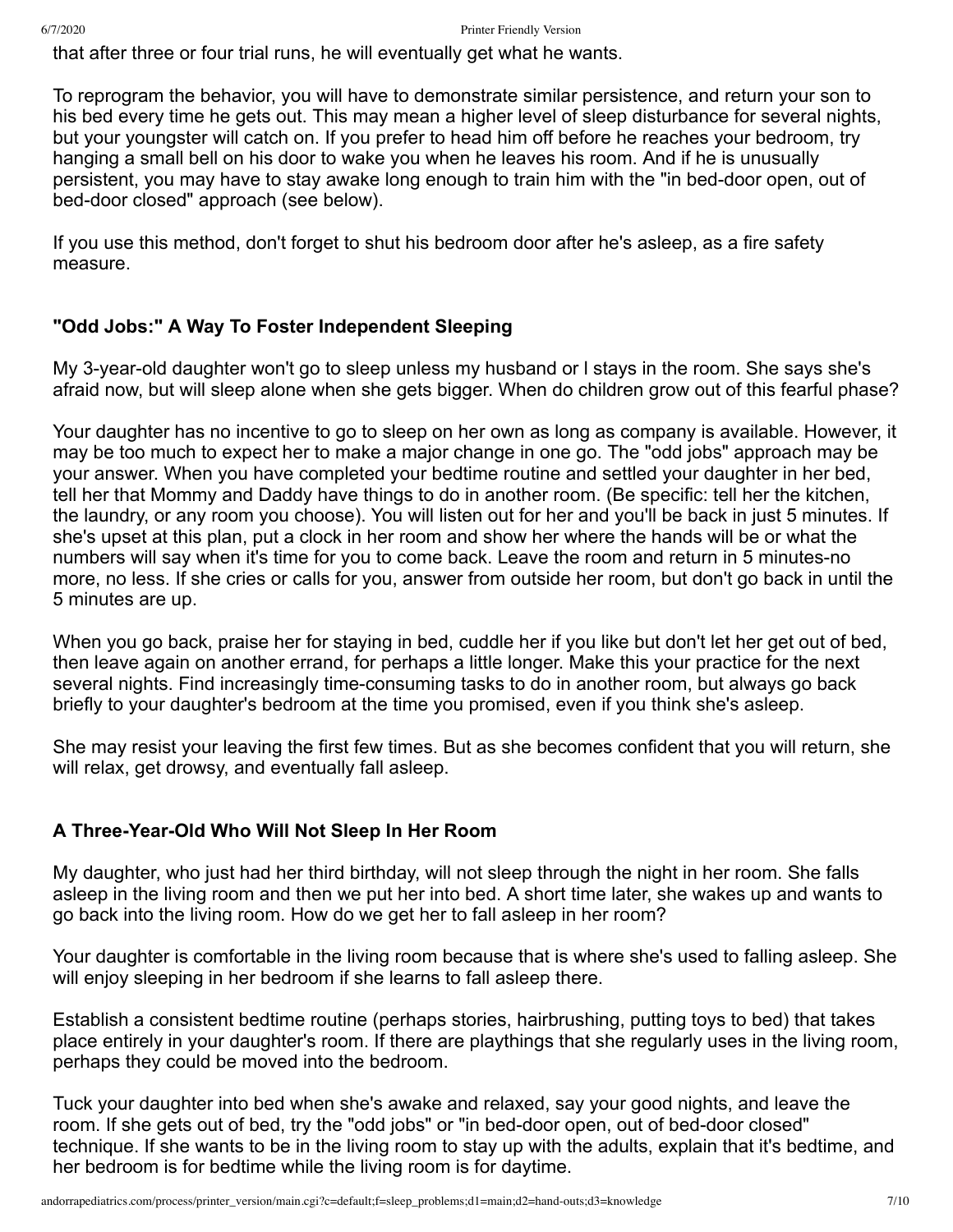In time, your daughter will form positive sleep associations in her bedroom and learn to fall asleep there in preference to taking over the living room for sleep.

## **A Three-Year-Old Waking To Nurse**

My son just turned 3 years old and still is not sleeping through the night because he wakes up to breastfeed. How do I stop this?

The decision to stop breastfeeding is a highly personal one and varies considerably according to cultural customs and individual preferences. However, by age 3, your child no longer benefits from the maternal antibodies that protected him in infancy, and he should be getting all the nutrients he needs from a varied and balanced diet. By now, he is waking up out of habit and not because he is hungry and needs to nurse.

You may either explain to your child that the time for nursing is over and no longer offer him the breast at night, or you may shorten the time for nursing by about 2 minutes for several nights in a row, until you have reached a duration minutes, then stop offering the breast altogether.

In either case, your child will probably continue to wake up at night, since this is his habit. If he cannot settle back to sleep without a drink, as he is used to, let him have a small drink of water in a cup. Do not offer a bottle or suggest milk or juice. Your son does not need these fluids for nutrition at night, and the sugars they contain can remain in his mouth as he sleeps and foster tooth decay.

Help your child settle back in his own bed, and leave the room while he is drowsy but still awake. Both you and your son may need a little time to adjust to the new system.

### **A Four-Year-Old Night Owl**

Our daughter, age 4½, is a night owl. We manage to get her into bed by 9:00 and turn the lights out by 10:00, but she often plays in bed until after midnight. Needless to say, it's difficult to rouse her for childcare at 8:00 the next morning, although she is fairly alert by the time she arrives at school. She naps on weekday afternoons but not on the weekends; however, even then she will not go to sleep earlier. Do night owl tendencies run in families?

While the world seems to be generally divided between early-rising larks and late-retiring owls, there is debate about the influence of nature versus nurture on the development of these characteristics. In any case, a natural tendency can be modified by scheduling that regulates the body's circadian rhythms. These rhythms, which play a key role in our readiness for sleep, naturally function according to the 24-hour solar cycle of daylight and darkness. But if not regulated by events that take place about the same time every day--exposure to light and darkness, eating, sleeping, and waking in the morning--the circadian rhythms tend to shift steadily later.

Your daughter's late sleep phase (the hours spent asleep and awake) and daily rhythms probably caused no problems when she was younger, but now her schedules for rest and activity are in conflict. Her cycles should be adjusted to help her fall asleep earlier and, consequently, wake up better rested to get more out of her school day.

The most important stimulus for the sleep/wake cycle is waking in the morning. Therefore, in resetting your child's schedule, keep strictly to the same wake-up time every day, weekends included, and make bedtime 15 minutes earlier every 2 or 3 days until you have settled at the target bedtime. While this adjustment is going on, limit afternoon naps to an hour. Avoid very stimulating play near bedtime. By age 4, many children are ready to give up naps. Once your daughter's sleep phase is reset, you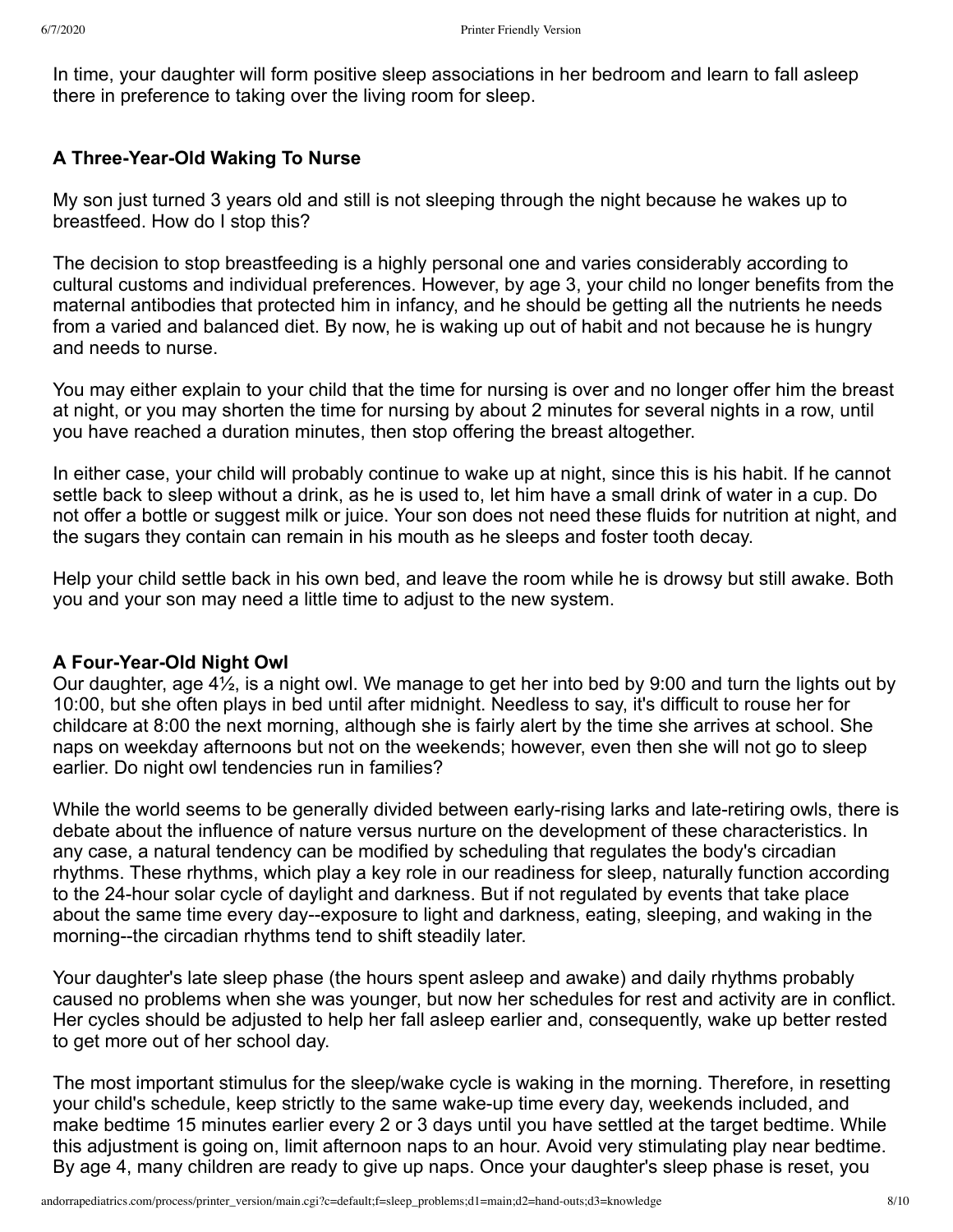may find that she goes without her afternoon nap in favor of an earlier time to fall asleep. It is often necessary to keep the same schedule 7 days a week to prevent relapses.

## **Waking Too Early**

My 5-year-old gets up too early. His bedtime is 9:00 PM (changed from 8:00 in an effort to delay his waking) and he wakes up between 4:00 and 5:00 AM. 8y noon he's tired out. Unfortunately, he was assigned to a kindergarten class that begins at 12:30. He's irritable and sometimes behaves disruptively, and usually wants to take a nap in the middle of class. We've installed dark shades in his room (it's still dark when he wakes, anyway) and we don't know what else to do. Should we keep him up even later?

Buy an inexpensive clock-radio for your son's room and set it for 7:00 AM (or any time you choose). Tell your son that from now on, he must stay in his bed until the radio switches on and the numbers read 7:00. He may play with toys in bed or browse through a book if he wakes early, but he may not turn on any lights apart from the nightlight, or leave his bed except to use the bathroom. If there's a TV or VCR in his room, move it out. Go to his room, if you must, to make sure that the lights are off and he is in bed, according to the new rules.

Go back to an 8:00 PM bedtime, but allow for a regular winding-down routine, including listening to stories or quiet music but no TV or videos, before lights out at 8:45 or 9:00.

If you follow this schedule consistently for several weeks, your son's sleep phase (the hours spent asleep out of the 24) should shift until he is returning to sleep after his early waking. Eventually he may remain asleep until the alarm goes off. However, you must be prepared to accept the fact that your son may be a naturally early riser who also needs less sleep than the other members of the family.

### **"In-Bed-Door Open, Out Of Bed-Door Closed" Approach**

It's never acceptable to keep a child' room door locked at night. In case of an emergency, such as a fire, the child cannot get out of a locked bedroom and the parents may be unable to unlock the door in time. Moreover, a child forcibly kept in her room behind a locked door will not develop the self-control to stay there willingly. And if a resentful child is forced to stay unsupervised in her room, she may injure herself or damage objects in the room.

However, when you are dealing with a persistent nighttime rambler, the door can be a useful aid. Many youngsters prefer to go to sleep with the bedroom door ajar. Tell your child that as long as she remains in bed, the door can stay partly open. The moment she gets out of bed, the door will be shut.

As with any approach to discipline, this one won't work unless you consistently follow up your words with actions. At the end of the bedtime routine, allow one last chance to go to the toilet or have a drink of water. After you leave the bedroom, stay near the door so that you can respond immediately. If your youngster gets out of bed, shut the door at once; when she gets back into bed, open it. The lesson will take only if you respond every time your child makes a move. As long as you do so, your child will probably need no more than two or three nights to learn to stay in bed.

When your child is asleep and before you go to bed, shut the doors to all sleeping rooms. The American Academy of Pediatrics recommends that doors to sleeping rooms be kept shut, but not locked at night as a fire safety measure.